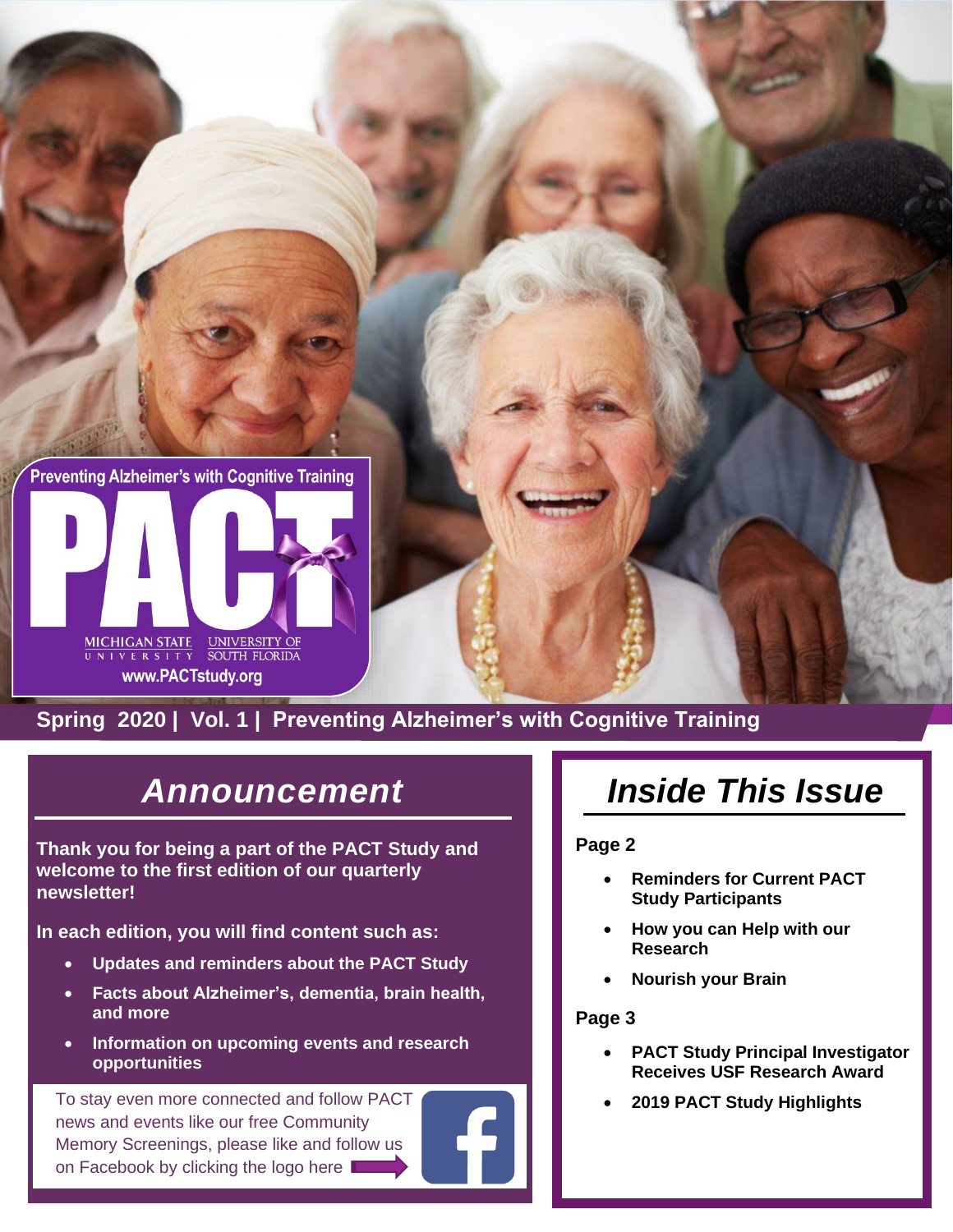#### *Reminders for Current PACT Study Participants*

As a reminder, a member of our PACT study team will be contacting you approximately one year from the date of your first PACT study appointment to instruct you to do an additional ten sessions of cognitive training exercises.

In the meantime, *please do not*:

**Tampa** (813) 974-8572

- Participate in any other research studies
- Complete any other computerized cognitive training

Our study team is always available to answer any questions at any time. Please feel free to contact us at any time:

usftampapact@gmail.com

**Preventing Alzheimer's with Cognitive Training**  $\underbrace{\text{MICHIGAN STATE}}_{\text{U~N~I~V~E~R~S~I~T~Y}} \quad \underbrace{\text{UNIVERSITY OF}}_{\text{SOUTH FLORIDA}}$ www.PACTstudy.org

- **Refer your friends and family to participate in the PACT study**
- **Help us host a talk or "lunch and learn" on brain health in your community**
- **Contact the PACT Study location nearest to you if you know of any community organizations that may be interested in helping us share our research**



**How you** 

**can help with our** 

**research:**

#### WITH A *HEALTHY DIET*.

**EATING RIGHT IS IMPORTANT FOR HEART HEALTH AND BRAIN HEALTH!** 

|                                   | s                                           | "BRAIN                                                |                                                        | Foods we eat are critical in maintaining our          |
|-----------------------------------|---------------------------------------------|-------------------------------------------------------|--------------------------------------------------------|-------------------------------------------------------|
| <b>St. Pete</b>                   | (727) 873-4090                              |                                                       |                                                        | brain health. Learn how to eat smart below!           |
|                                   | usfsppact@gmail.com                         | <b>HEALTH TIPS</b>                                    | Eat nutritious<br>foods in sensible<br>portion sizes   | Add lemon, spices &<br>herbs instead of salt          |
| <b>Lakeland</b>                   | (863) 800-0835<br>usflakelandpact@gmail.com | Seek out green<br>leafy vegetables<br>& berries       | Rinse canned<br>foods to remove<br>excess salt & sugar | Cooking at home<br>results in better<br>diet quality  |
| <b>Grand</b><br><b>Rapids, MI</b> | (616) 234-0952<br>msupact@gmail.com         | O<br>EAT                                              | <b>OCOOK WITH</b>                                      | <b>O DRINK MORE WATER</b><br>NOT SODA<br><b>O</b> EAT |
| <b>USF</b><br><b>Spanish</b>      | (813) 600-5237<br>usfspanishpact@gmail.com  | TORTILLA<br>CHIPS<br>+ SALSA<br>唇<br><b>HEESE DIP</b> | OLIVE<br>on<br>NOT BUT AT                              | SALAD<br>FRENCH FRIE                                  |
| <b>MSU</b><br><b>Spanish</b>      | (616) 426-9150<br>msupact@gmail.com         | EAT MORE<br>fish<br>NOT RED MEAT                      |                                                        |                                                       |

Global Council on Brain-Food: GCBH Recommendations on Nourishing your Brain Health; GlobalCouncilonBrainHealth.org D20399 Contact: GCBH@aarp.org + For more brain health tips see stayingsharp.org; DOI: https://doi.org/10.26419/pia.00019.002